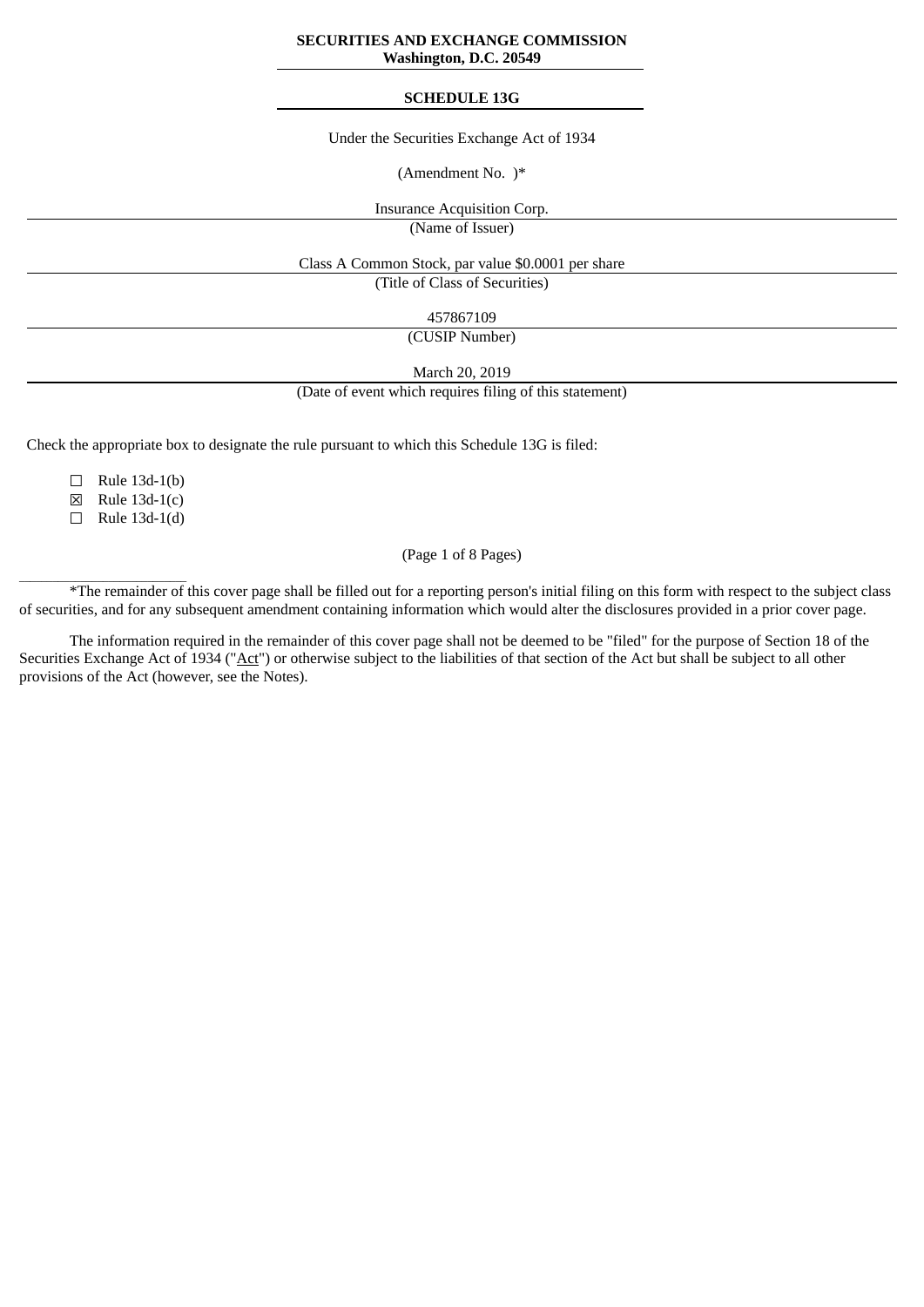|                                                                   | <b>NAMES OF REPORTING PERSONS</b>                                                                        |                                                                        |                   |
|-------------------------------------------------------------------|----------------------------------------------------------------------------------------------------------|------------------------------------------------------------------------|-------------------|
|                                                                   |                                                                                                          | Highbridge Capital Management, LLC                                     |                   |
| $\overline{2}$                                                    |                                                                                                          | CHECK THE APPROPRIATE BOX IF A MEMBER OF A GROUP                       | (a) $\Box$<br>(b) |
| 3                                                                 | <b>SEC USE ONLY</b>                                                                                      |                                                                        |                   |
| $\overline{\mathbf{4}}$                                           |                                                                                                          | CITIZENSHIP OR PLACE OF ORGANIZATION<br><b>State of Delaware</b>       |                   |
|                                                                   | 5                                                                                                        | <b>SOLE VOTING POWER</b><br>0                                          |                   |
| <b>NUMBER OF</b><br><b>SHARES</b><br><b>BENEFICIALLY</b>          | 6                                                                                                        | <b>SHARED VOTING POWER</b><br>1,000,000 shares of Class A Common Stock |                   |
| <b>OWNED BY</b><br><b>EACH</b><br><b>REPORTING</b><br>PERSON WITH | 7                                                                                                        | <b>SOLE DISPOSITIVE POWER</b><br>$\theta$                              |                   |
|                                                                   | 8                                                                                                        | SHARED DISPOSITIVE POWER<br>1,000,000 shares of Class A Common Stock   |                   |
| 9                                                                 | AGGREGATE AMOUNT BENEFICIALLY OWNED BY EACH REPORTING PERSON<br>1,000,000 shares of Class A Common Stock |                                                                        |                   |
| <b>10</b>                                                         | CHECK BOX IF THE AGGREGATE AMOUNT IN ROW (9) EXCLUDES CERTAIN SHARES                                     |                                                                        |                   |
| 11                                                                | PERCENT OF CLASS REPRESENTED BY AMOUNT IN ROW (9)<br>6.46%                                               |                                                                        |                   |
| 12                                                                | TYPE OF REPORTING PERSON<br>IA, OO                                                                       |                                                                        |                   |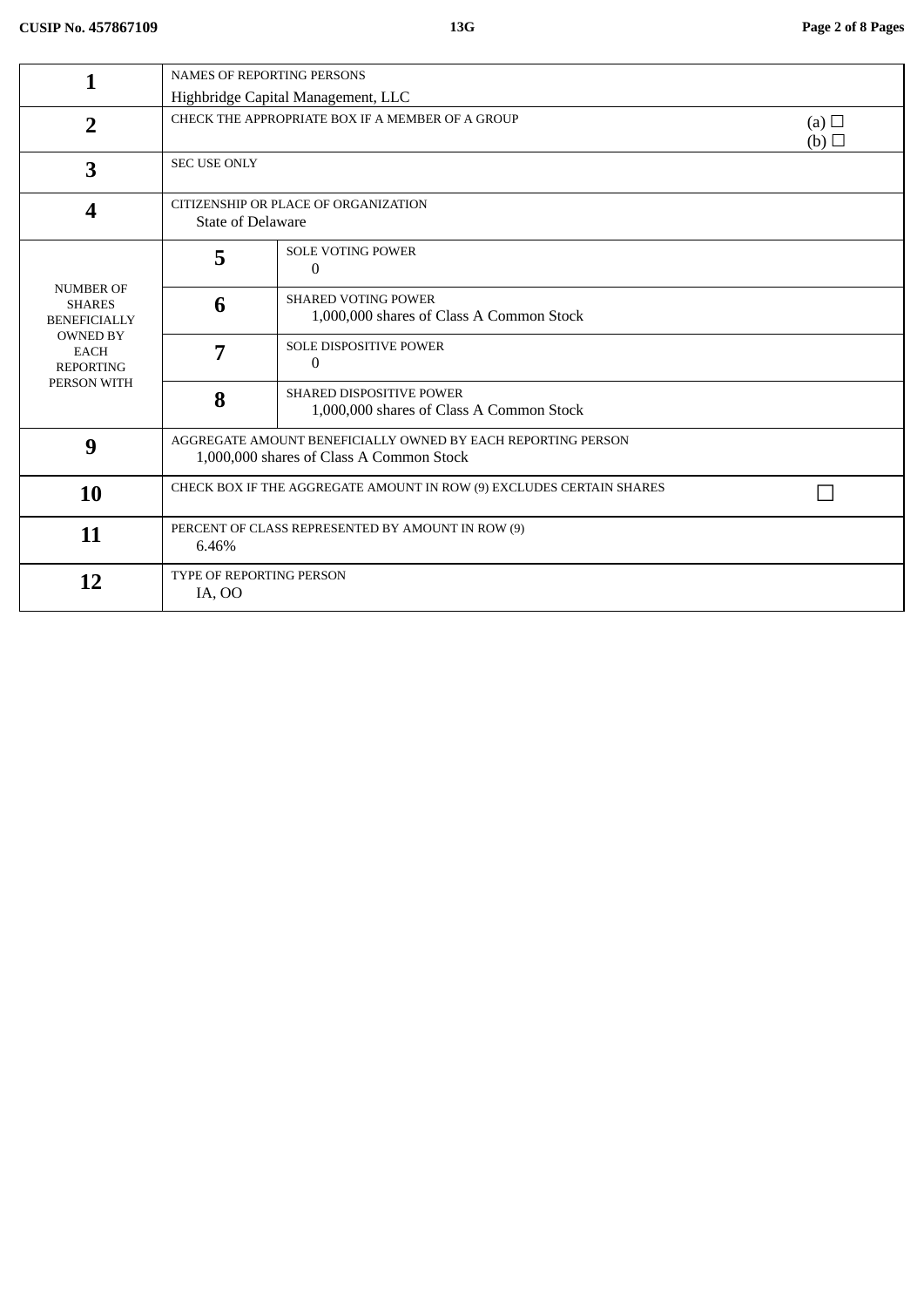|                                                                   | <b>NAMES OF REPORTING PERSONS</b>                                                                        |                                                                             |                   |
|-------------------------------------------------------------------|----------------------------------------------------------------------------------------------------------|-----------------------------------------------------------------------------|-------------------|
|                                                                   | 1992 MSF International Ltd.                                                                              |                                                                             |                   |
| $\overline{2}$                                                    | CHECK THE APPROPRIATE BOX IF A MEMBER OF A GROUP                                                         |                                                                             | (a) $\Box$<br>(b) |
| 3                                                                 | <b>SEC USE ONLY</b>                                                                                      |                                                                             |                   |
| 4                                                                 | CITIZENSHIP OR PLACE OF ORGANIZATION<br>Cayman Islands, British West Indies                              |                                                                             |                   |
|                                                                   | 5                                                                                                        | <b>SOLE VOTING POWER</b><br>$\mathbf{0}$                                    |                   |
| <b>NUMBER OF</b><br><b>SHARES</b><br><b>BENEFICIALLY</b>          | 6                                                                                                        | <b>SHARED VOTING POWER</b><br>1,000,000 shares of Class A Common Stock      |                   |
| <b>OWNED BY</b><br><b>EACH</b><br><b>REPORTING</b><br>PERSON WITH | 7                                                                                                        | <b>SOLE DISPOSITIVE POWER</b><br>$\Omega$                                   |                   |
|                                                                   | 8                                                                                                        | <b>SHARED DISPOSITIVE POWER</b><br>1,000,000 shares of Class A Common Stock |                   |
| 9                                                                 | AGGREGATE AMOUNT BENEFICIALLY OWNED BY EACH REPORTING PERSON<br>1,000,000 shares of Class A Common Stock |                                                                             |                   |
| 10                                                                | CHECK BOX IF THE AGGREGATE AMOUNT IN ROW (9) EXCLUDES CERTAIN SHARES                                     |                                                                             |                   |
| 11                                                                | PERCENT OF CLASS REPRESENTED BY AMOUNT IN ROW (9)<br>6.46%                                               |                                                                             |                   |
| 12                                                                | TYPE OF REPORTING PERSON<br>O <sub>O</sub>                                                               |                                                                             |                   |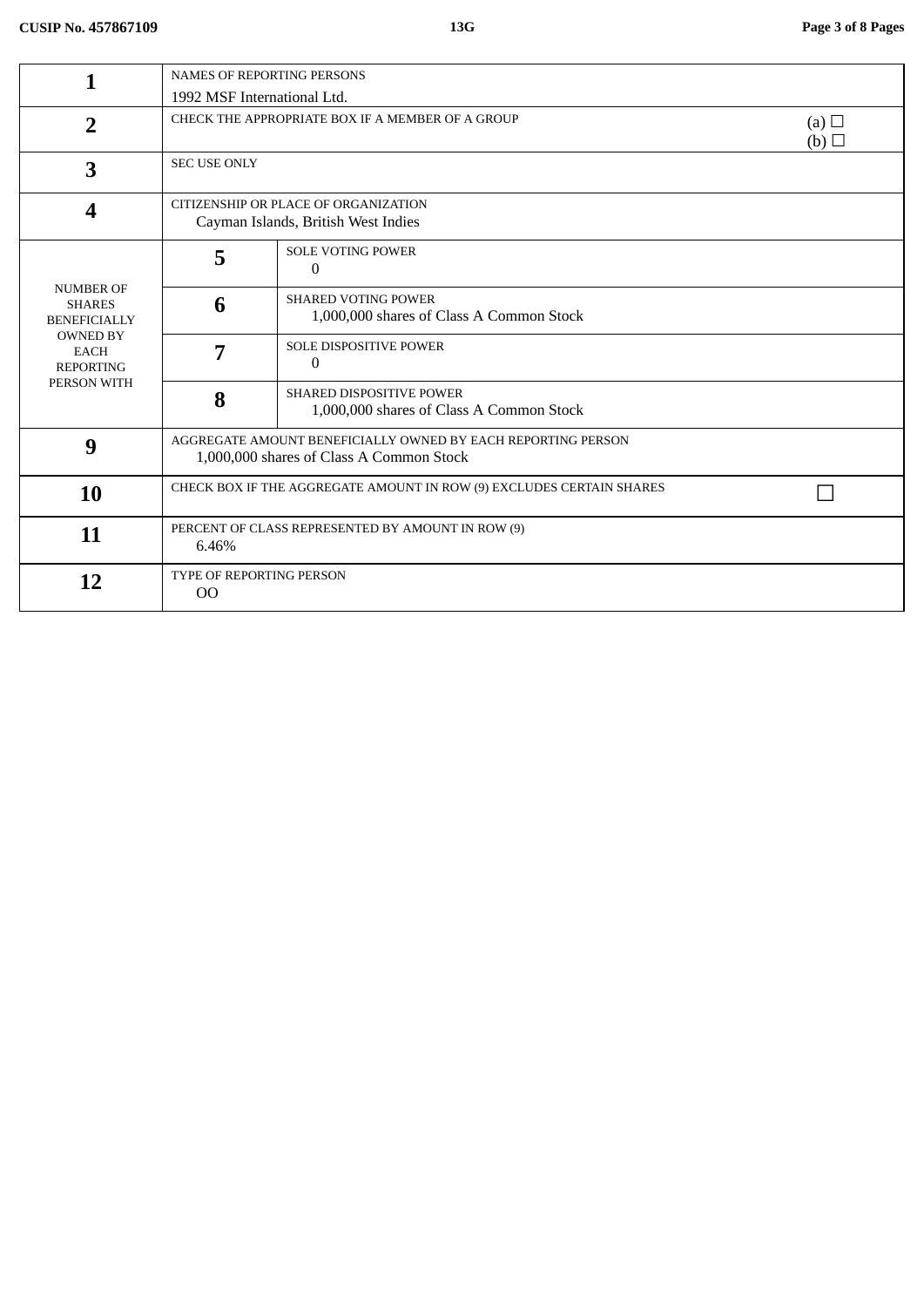| <b>CUSIP No. 457867109</b>                      |                                                                                  | 13G                                                                                                                                                                 | Page 4 of 8 Pages |
|-------------------------------------------------|----------------------------------------------------------------------------------|---------------------------------------------------------------------------------------------------------------------------------------------------------------------|-------------------|
| Item $1(a)$ .                                   | <b>NAME OF ISSUER:</b>                                                           |                                                                                                                                                                     |                   |
|                                                 |                                                                                  | The name of the issuer is Insurance Acquisition Corp. (the "Company").                                                                                              |                   |
| Item $1(b)$ .                                   |                                                                                  | ADDRESS OF ISSUER'S PRINCIPAL EXECUTIVE OFFICES:                                                                                                                    |                   |
|                                                 |                                                                                  | The Company's principal executive offices are located at 2929 Arch Street, Suite 1703, Philadelphia, PA 19104-2870.                                                 |                   |
| Item $2(a)$ .<br>Item $2(b)$ .<br>Item $2(c)$ . | <b>CITIZENSHIP:</b>                                                              | <b>NAME OF PERSON FILING:</b><br>ADDRESS OF PRINCIPAL BUSINESS OFFICE OR, IF NONE, RESIDENCE:                                                                       |                   |
|                                                 | This statement is filed by:                                                      |                                                                                                                                                                     |                   |
|                                                 | (i)                                                                              | Highbridge Capital Management, LLC<br>40 West 57th Street, 32nd Floor<br>New York, New York 10019<br>Citizenship: State of Delaware                                 |                   |
|                                                 | (ii)                                                                             | 1992 MSF International Ltd.<br>c/o Highbridge Capital Management, LLC<br>40 West 57th Street, 32nd Floor<br>New York, New York 10019<br>Citizenship: Cayman Islands |                   |
|                                                 |                                                                                  | The foregoing persons are hereinafter sometimes collectively referred to as the "Reporting Persons."                                                                |                   |
| Item $2(d)$ .                                   | TITLE OF CLASS OF SECURITIES:                                                    |                                                                                                                                                                     |                   |
|                                                 | Class A Common Stock, par value \$0.0001 per share (the "Class A Common Stock"). |                                                                                                                                                                     |                   |
| Item $2(e)$ .                                   | <b>CUSIP NUMBER:</b>                                                             |                                                                                                                                                                     |                   |
|                                                 | 457867109.                                                                       |                                                                                                                                                                     |                   |
| Item 3.                                         |                                                                                  | IF THIS STATEMENT IS FILED PURSUANT TO RULES 13d-1(b) OR 13d-2(b) OR (c), CHECK WHETHER<br>THE PERSON FILING IS A:                                                  |                   |
|                                                 | (a)<br>$\Box$                                                                    | Broker or dealer registered under Section 15 of the Act,                                                                                                            |                   |
|                                                 | (b)<br>$\Box$                                                                    | Bank as defined in Section $3(a)(6)$ of the Act,                                                                                                                    |                   |
|                                                 | (c)<br>$\Box$                                                                    | Insurance Company as defined in Section 3(a)(19) of the Act,                                                                                                        |                   |
|                                                 | (d)<br>$\Box$                                                                    | Investment Company registered under Section 8 of the Investment Company Act of 1940,                                                                                |                   |
|                                                 | (e)<br>$\Box$                                                                    | An investment adviser in accordance with Rule $13d-1(b)(1)(ii)(E)$ ,                                                                                                |                   |
|                                                 |                                                                                  |                                                                                                                                                                     |                   |
|                                                 |                                                                                  |                                                                                                                                                                     |                   |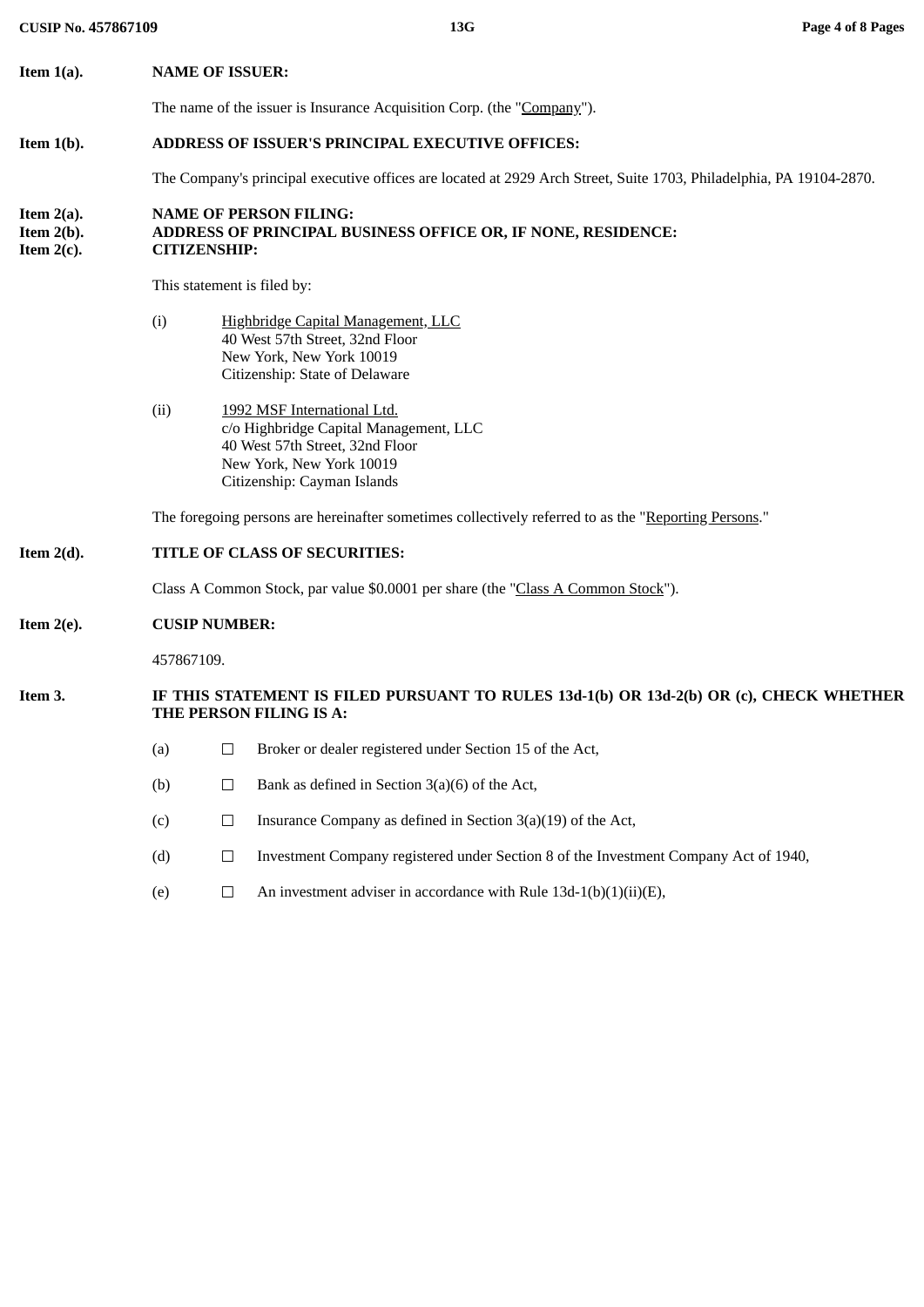$(f)$   $\Box$  Employee Benefit Plan or Endowment Fund in accordance with Rule 12d-1(b)(1)(ii)(F)

| (I)               | Employee Defient Plan of Endowment Pund in accordance with Kule 150-1(D)(1)(fi)(F),                                                    |
|-------------------|----------------------------------------------------------------------------------------------------------------------------------------|
| (g)               | Parent Holding Company or control person in accordance with Rule $13d-1(b)(1)(ii)(G)$ ,                                                |
| (h)               | Savings Association as defined in Section 3(b) of the Federal Deposit Insurance Act,                                                   |
| (i)               | A church plan that is excluded from the definition of an investment company under Section $3(c)(14)$ of<br>the Investment Company Act, |
| (j)               | A non-U.S. institution in accordance with Rule $13d-1(b)(1)(ii)(J)$ ,                                                                  |
| $\left( k\right)$ | Group, in accordance with Rule $13d-1(b)(1)(ii)(K)$ .                                                                                  |
|                   |                                                                                                                                        |

If filing as a non-U.S. institution in accordance with Rule  $13d-1(b)(1)(ii)(J)$ , please specify the type of institution:

#### **Item 4. OWNERSHIP**.

(a) Amount beneficially owned:

As of the date hereof, (i) 1992 MSF International Ltd. may be deemed to beneficially own 1,000,000 shares of Class A Common Stock and (ii) Highbridge Capital Management, LLC, as the trading manager of 1992 MSF International Ltd., may be deemed to be the beneficial owner of the 1,000,000 shares of Class A Common Stock held by 1992 MSF International Ltd.

(b) Percent of class:

The percentages used herein and in the rest of this Schedule 13G are calculated based upon 15,490,000 shares of Class A Common Stock reported to be outstanding, as reported in the Company's Prospectus filed pursuant to Rule 424(b) (4) with the Securities and Exchange Commission on March 21, 2019 and the Company's Current Report on Form 8-K filed with the Securities and Exchange Commission on March 25, 2019, after giving effect to the completion of the offering, the simultaneous private placement and the full exercise of the underwriters' over-allotment option, as described therein. Therefore, as of the date hereof, (i) 1992 MSF International Ltd. may be deemed to beneficially own approximately 6.46% of the outstanding shares of Class A Common Stock and (ii) Highbridge Capital Management, LLC may be deemed to beneficially own approximately 6.46% of the outstanding shares of Class A Common Stock.

The foregoing should not be construed in and of itself as an admission by any Reporting Person as to beneficial ownership of the shares of Class A Common Stock held by 1992 MSF International Ltd.

- (c) Number of shares as to which such person has:
	- (i) Sole power to vote or to direct the vote
		- 0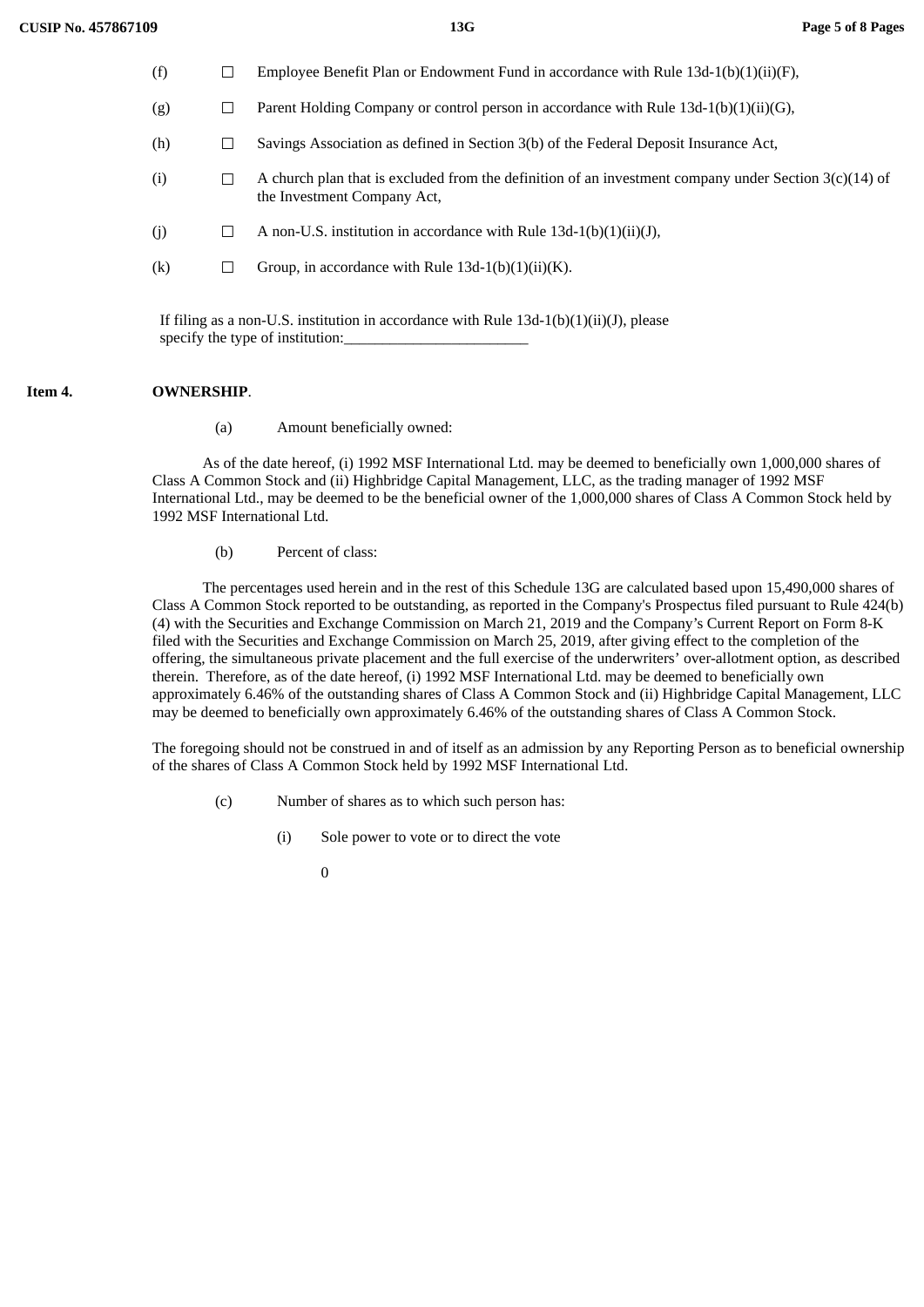(ii) Shared power to vote or to direct the vote

See Item 4(a)

(iii) Sole power to dispose or to direct the disposition of

0

(iv) Shared power to dispose or to direct the disposition of

See Item 4(a)

# **Item 5. OWNERSHIP OF FIVE PERCENT OR LESS OF A CLASS.**

Not applicable.

# **Item 6. OWNERSHIP OF MORE THAN FIVE PERCENT ON BEHALF OF ANOTHER PERSON.**

Not applicable.

# **Item 7. IDENTIFICATION AND CLASSIFICATION OF THE SUBSIDIARY WHICH ACQUIRED THE SECURITY BEING REPORTED ON BY THE PARENT HOLDING COMPANY.**

Not applicable.

#### **Item 8. IDENTIFICATION AND CLASSIFICATION OF MEMBERS OF THE GROUP.**

Not applicable.

#### **Item 9. NOTICE OF DISSOLUTION OF GROUP.**

Not applicable.

# **Item 10. CERTIFICATION.**

Each Reporting Person hereby makes the following certification:

By signing below the Reporting Person certifies that, to the best of its knowledge and belief, the securities referred to above were not acquired and are not held for the purpose of or with the effect of changing or influencing the control of the issuer of the securities and were not acquired and are not held in connection with or as a participant in any transaction having that purpose or effect.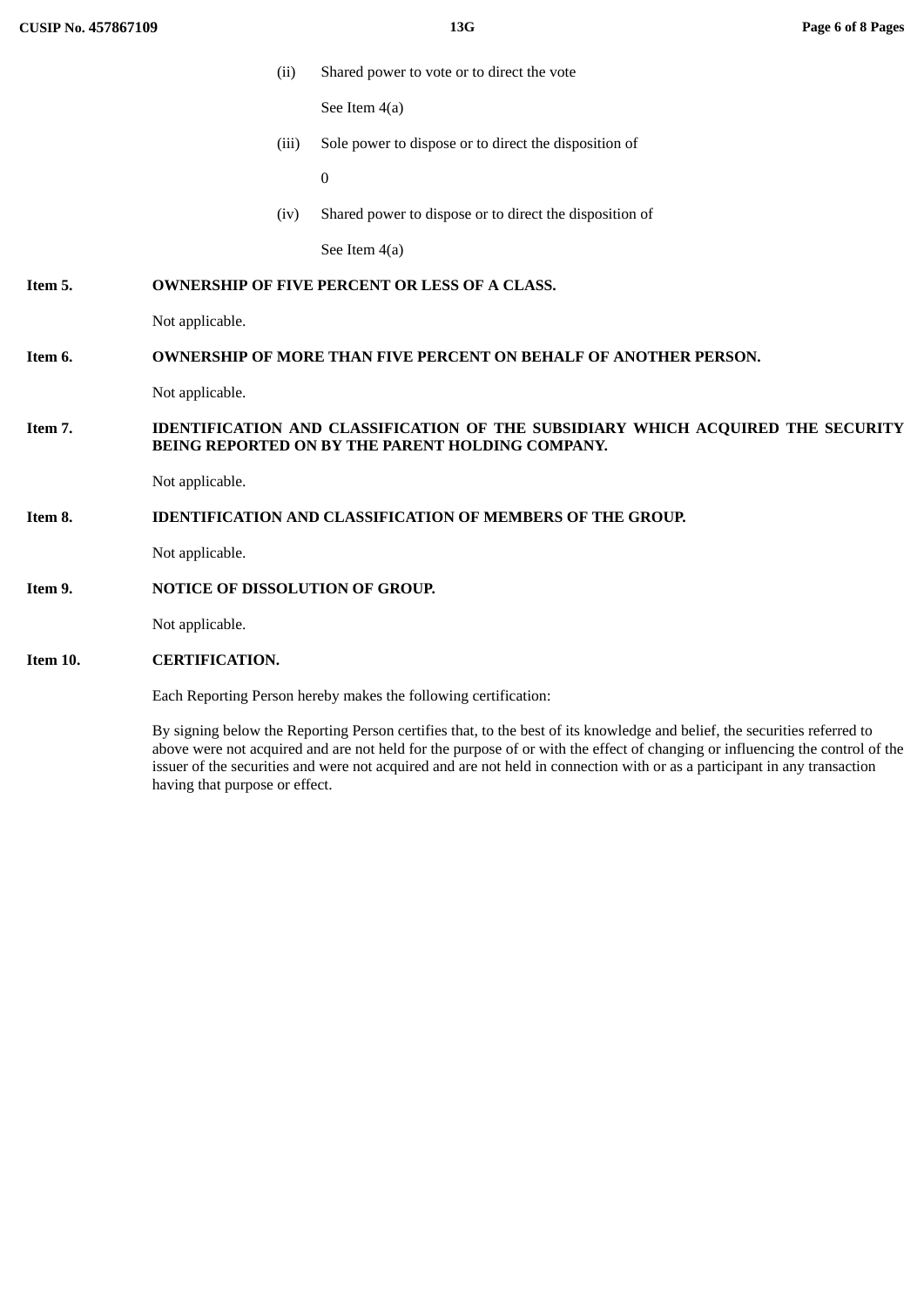# **SIGNATURES**

After reasonable inquiry and to the best of our knowledge and belief, the undersigned certifies that the information set forth in this statement is true, complete and correct.

DATED: April 1, 2019

HIGHBRIDGE CAPITAL MANAGEMENT, LLC

| By:    | /s/ John Oliva           |
|--------|--------------------------|
| Name:  | John Oliva               |
| Title: | <b>Managing Director</b> |

1992 MSF INTERNATIONAL LTD.

| By: | Highbridge Capital Management, LLC |
|-----|------------------------------------|
|     | its Trading Manager                |

| By:    | /s/ John Oliva           |
|--------|--------------------------|
| Name:  | John Oliva               |
| Title: | <b>Managing Director</b> |